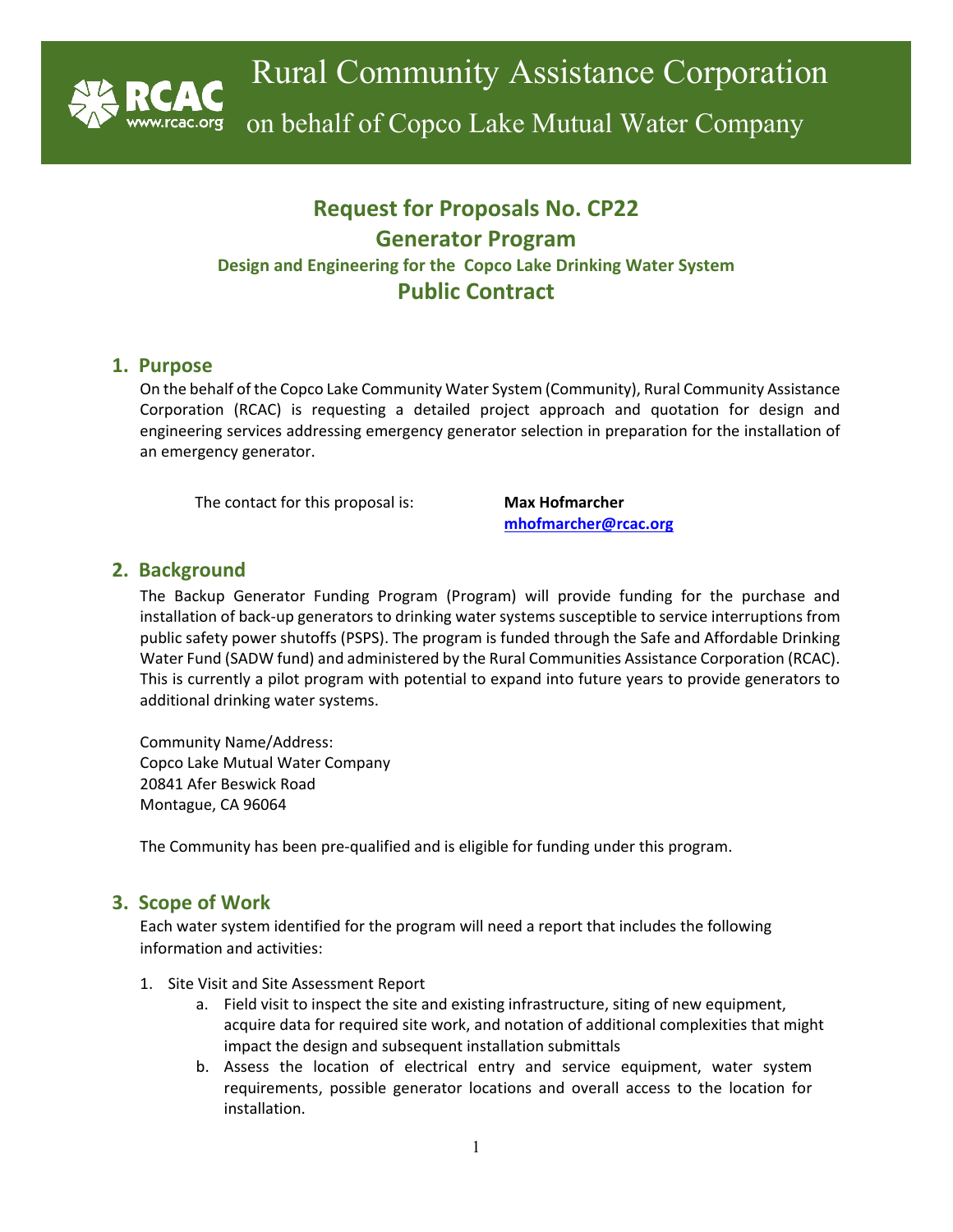- c. A review of any associated regulatory plans (i.e., Spill Prevention Control and Countermeasure Plan if required) to determine if amendments will be needed.
- d. A site plan indicating the property boundaries and setbacks as set forth by the local municipality for each location, a survey may be required of the facility to confirm property boundaries and setbacks.
- e. Photographs of the location to assist in preparing planning and design documents.
- f. Determination if a survey is required to confirm property boundaries and setbacks.
- g. Notation of any special considerations needed in the design, permitting, and installation of the new equipment
- 2. Design Package
	- a. A recommendation for generator type/size and all related construction including:
		- i. Number of generators needed
		- ii. Voltage, load, and phase rotation requirements
		- iii. Type of generator (e.g., mobile or stationary)
		- iv. Type of generator fuel
		- v. Generator availability
		- vi. For mobile generators, availability or need of vehicle with adequate towing capacity for transporting the generator
		- vii. Operation parameters
		- viii. Changes needed to the existing electrical infrastructure
		- ix. List of required permits
		- x. Pre-Installation planning and/or tasks to be completed, including the location of the generator to be installed
		- xi. Preliminary generator equipment and installation cost estimates
	- b. 60% Design package will include equipment locations, foundation design, building and siting access. Including detailed information allowing procurement of equipment and site improvements. (Estimated 3 weeks)
	- c. 100% Design package will include install details, foundation details, and connection details as needed for permitting and construction. (Estimated 2 weeks)
- 3. Permitting Package
	- a. Identify and secure all required permits (as required) including:
		- i. Environmental analysis (CEQA) documentation
		- ii. State, county, and/or local agency permitting
		- iii. Estimated costs and timeline to secure permits
- 4. Detailed Budget and Schedule for Generator Installation including project management
	- a. Project timeline
	- b. Operations and Maintenance Plan, including O&M Budget
	- c. Construction Bidding Assistance
	- d. Construction Management
	- e. Construction Inspection
	- f. Final Inspection and Engineering Certificate of Completion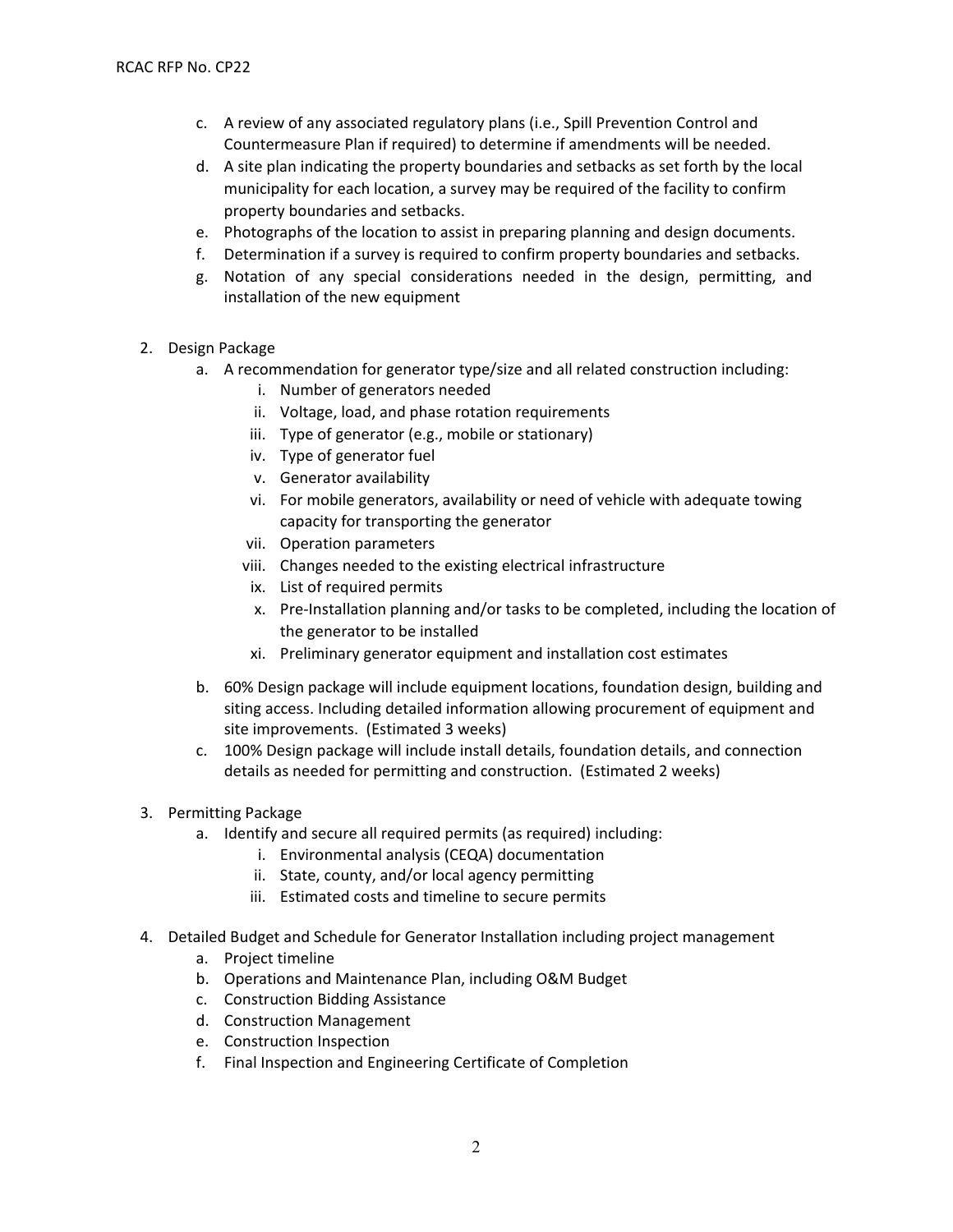**Note:** Procurement of the generator will be accomplished by RCAC and the water system.

## **4. Proposal Details**

The proposal shall include:

- 1. Respondent's name, mailing address, contact person, e-mail address, and phone number.
- 2. Detailed response to ability to perform the scope of work with or without subcontractors.
- 3. Total Cost Sheet (see Exhibit A), plus a detailed Time and Materials Estimate.

Proposers are discouraged from submitting a lengthy submittal. RCAC requests that submittals be concise, clearly written, and contain only essential information.

Proposers will deliver all required submittal items via email on or before the deadline as specified below or as coordinated with the Rural Community Assistance Corporation (RCAC) contact.

Proposals must include all **Required Submittal Items**:

| <b>List of Attachments</b>                 | <b>Required Submittal Items</b>    |  |
|--------------------------------------------|------------------------------------|--|
| Exhibit A – Total Cost Sheet               | Detailed Response to Scope of Work |  |
| Exhibit B - Statement of Qualifications    | Detailed Time & Materials Estimate |  |
| Exhibit C - Vendor Self-Certification From | Contact details for 3 references   |  |

### **5. Schedule**

The selection process is anticipated to proceed as outlined below; however, it is subject to change at the discretion of RCAC:

| <b>Project Benchmarks</b>              | Date (No Later Than) |
|----------------------------------------|----------------------|
| <b>Request for Proposals Available</b> | 6/9/2022             |
| Deadline for Inquiries                 | 6/17/2022            |
| Proposals Due by 5:00 p.m. PST         | 7/1/2022             |
| <b>Consultant Interviews</b>           | 7/8/2022             |
| <b>Consultant Selection</b>            | 7/14/2022            |

# **6. Award and Negotiations**

Award will be made to the most qualified responsive contractor with the best performance on the following evaluation criteria:

- 1. Firm's experience with similar projects.
- 2. Technical capacity to address each of the scope of work items.
- 3. Experience with and understanding of CA State grant programs and funding timelines.
- 4. Interview performance.
- 5. Strength and relevance of references.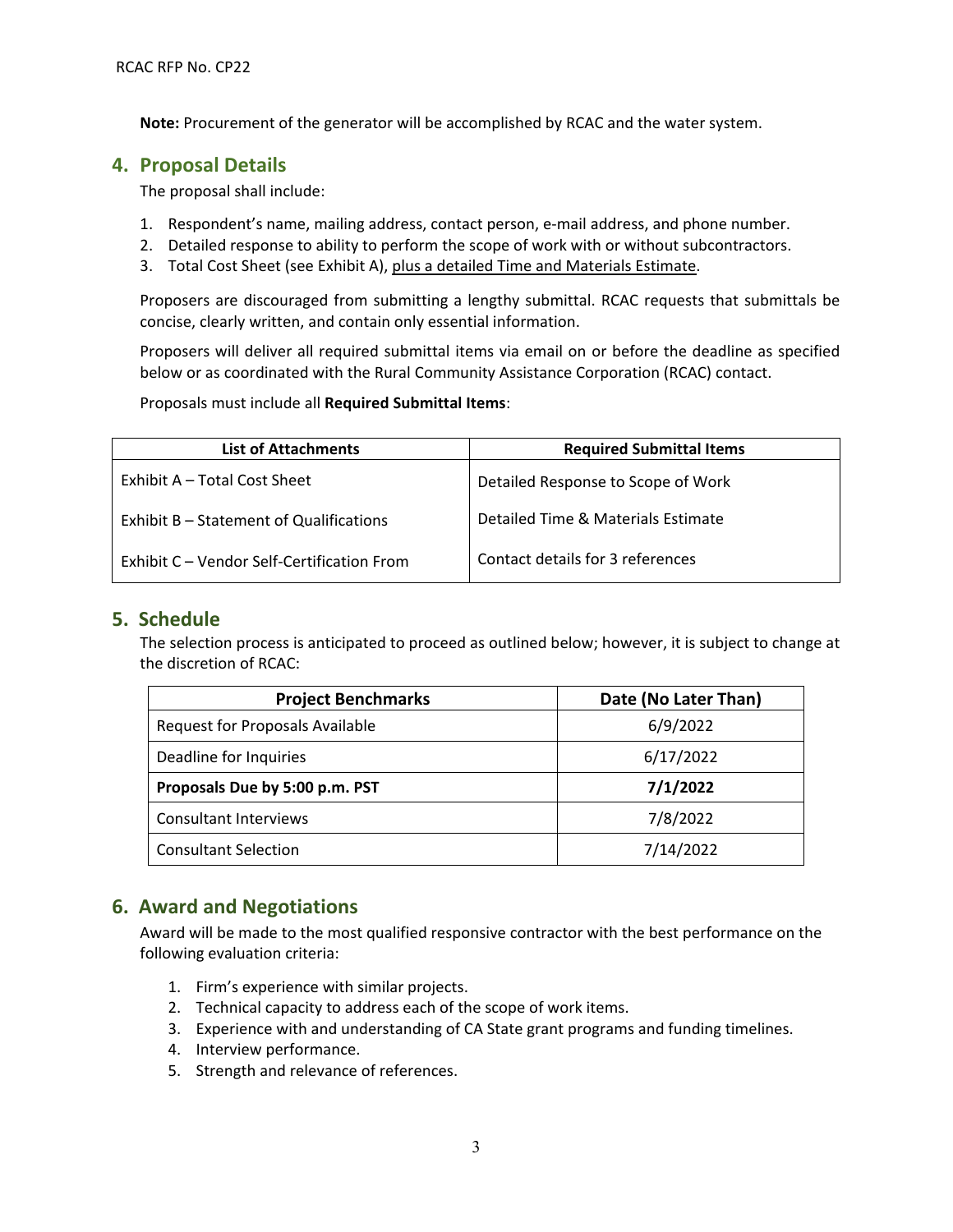## **7. Miscellaneous**

#### **Exceptions Certification**

In submitting a proposal in response to this RFP, Proposer is certifying that it takes no exceptions to this RFP. If any exceptions are taken, such exceptions must be clearly noted in the proposal and may be reason for rejection of the proposal. Failure to include any exceptions to the RFP shall be deemed an acceptance of all terms therein by Proposer and Proposer shall not have any further opportunity to request revisions to the same following submission of its proposal.

#### **Cancellation of RFP**

RCAC reserves the right to cancel this RFP at any time prior to contract award without obligation in any manner for proposal preparation, interview, fee negotiation or other marketing costs associated with this RFP.

#### **No Commitment to Award**

Issuance of this RFP and receipt of proposals does not commit RCAC to award a contract. RCAC expressly reserves the right to postpone the RFP process for its own convenience, to accept or reject any or all proposals received in response to this RFP, to negotiate with more than one Proposer concurrently, or to cancel all or any part of this RFP.

#### **Right to Negotiate and/or Reject Proposals**

RCAC reserves the right to negotiate any price or provision, task order or service, accept any part or all or any proposals, waive any irregularities, and to reject any and all, or parts of any and all proposals, whenever, in the sole opinion of RCAC, such action shall serve its best interests and those of the taxpaying public. The Proposers are encouraged to submit their best prices in their proposals, and RCAC intend to negotiate only with the Proposer(s) whose proposal most closely meets RCAC's requirements.

#### **Prevailing Wage**

Proposers shall take cognizance of the requirements of California Labor Code Sections 1720 et seq. and 1770 et seq., as well as California Code of Regulations, Title 8, Section 16000 et seq. ("Prevailing Wage Laws"), which require the payment of prevailing wage rates and the performance of other requirements on certain "public work" and "maintenance" projects. The Proposer must agree to fully comply with and to require its subcontractors/subconsultants to fully comply with such Prevailing Wage Laws to the extent applicable.

### **8. Questions**

Questions about this RFP must be made in writing and emailed to [mhofmarcher@rcac.org.](mailto:mhofmarcher@rcac.org) All requests for information or questions must be submitted on or before the date as indicated in the Section 5. Project Benchmark Table above. Questions submitted after the due date or via phone will not be accepted. All questions and answers will be published shortly after the deadline for inquiries date mentioned above.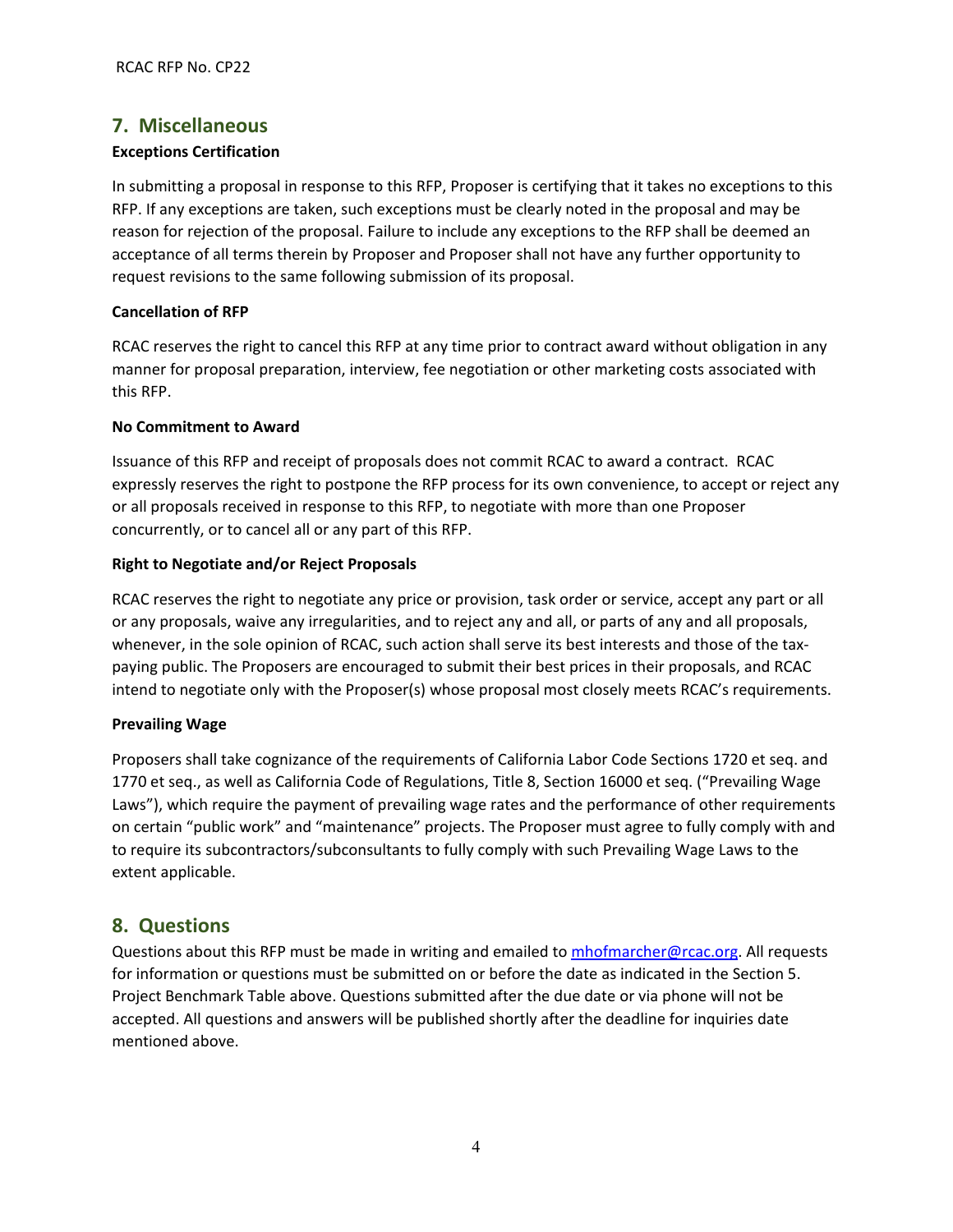# **Exhibit A Total Cost Sheet**

This Total Cost Sheet must be submitted with your Proposal.

Provide your detailed time and materials budget for services meeting the Scope of Work outlined above for one system. All costs must be fully burdened and markups for subcontractors are not allowed. If needed, please include direct hours for administering any subcontracts.

**Please attach a separate detailed time and materials budget,** in addition to the following summary cost breakdown:

|           | • Cost estimate for Site Visit and Assessment Report |  |
|-----------|------------------------------------------------------|--|
| $\bullet$ | Cost estimate for the Design Package                 |  |
| $\bullet$ | Cost estimate for the Permit Package                 |  |
| $\bullet$ | Cost estimate for Budget and Schedule acting         |  |
|           | as project manager for Generator Installation        |  |
|           | TOTAL COST:                                          |  |
|           |                                                      |  |

| <b>Company Name:</b>       |  |
|----------------------------|--|
| <b>Contact Name/Phone:</b> |  |
| Contact E-mail:            |  |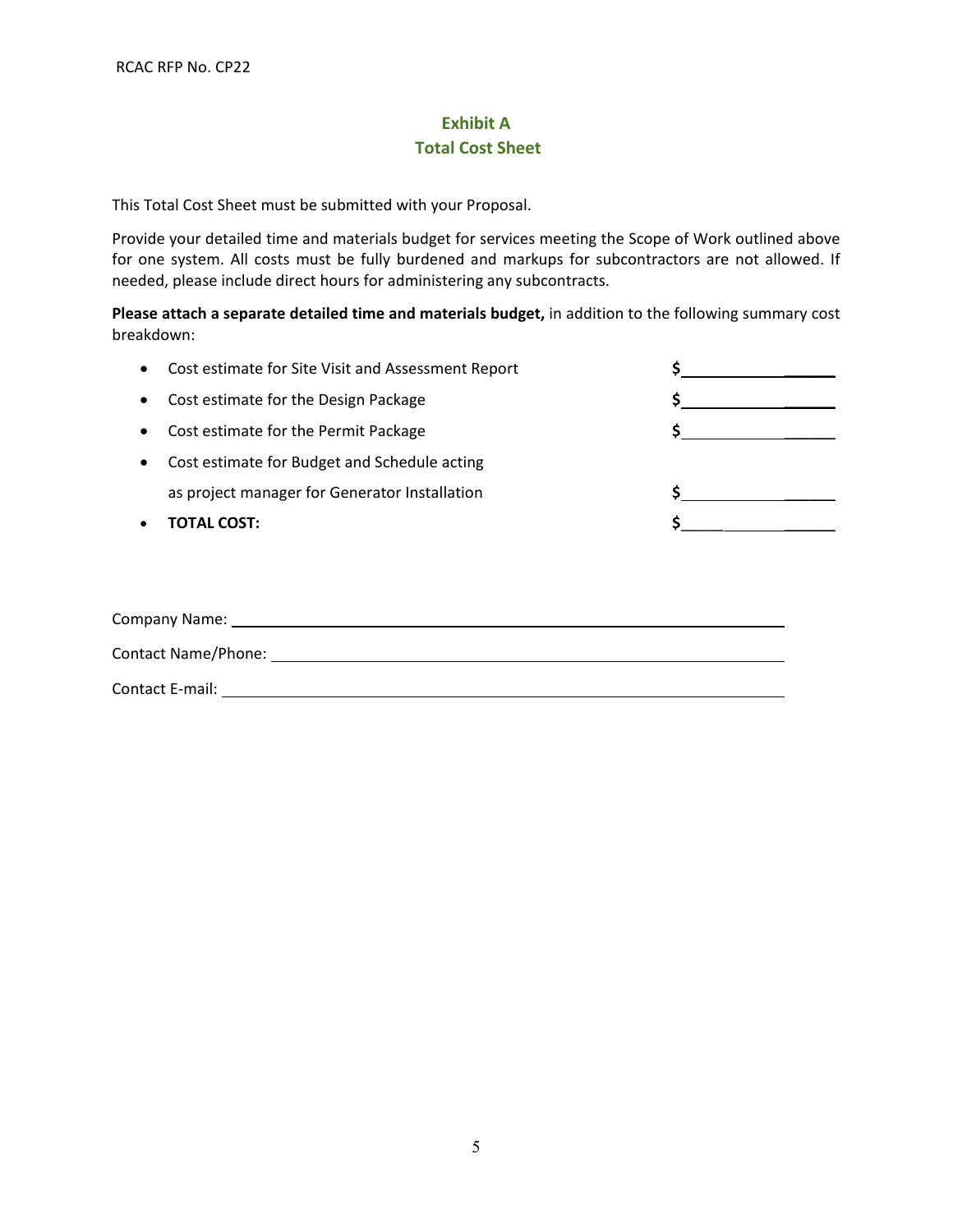# **Exhibit B Statement of Qualifications**

### **Statements of Qualifications must include:**

1. Names of company owner(s), years in business and services offered

2. Resumes and professional background for key personnel of the company who will be assigned to work on this project

3. Three similar projects designed by the company during the past seven years

4. List of any projects funded by State of CA funding

6. A letter confirming that the firm has liability insurance available

### **The cover letter shall contain the following information:**

1. RFP Title

2. Respondent's name, mailing address, contact person, e-mail address, and phone number

3. Identification of the principal contact person authorized to commit the respondent to a contractual agreement, including address, e-mail, and phone number

4. Identification of the prime consultant's corporate headquarters (city and state)

5. An expression of the respondent's interest in being selected for this project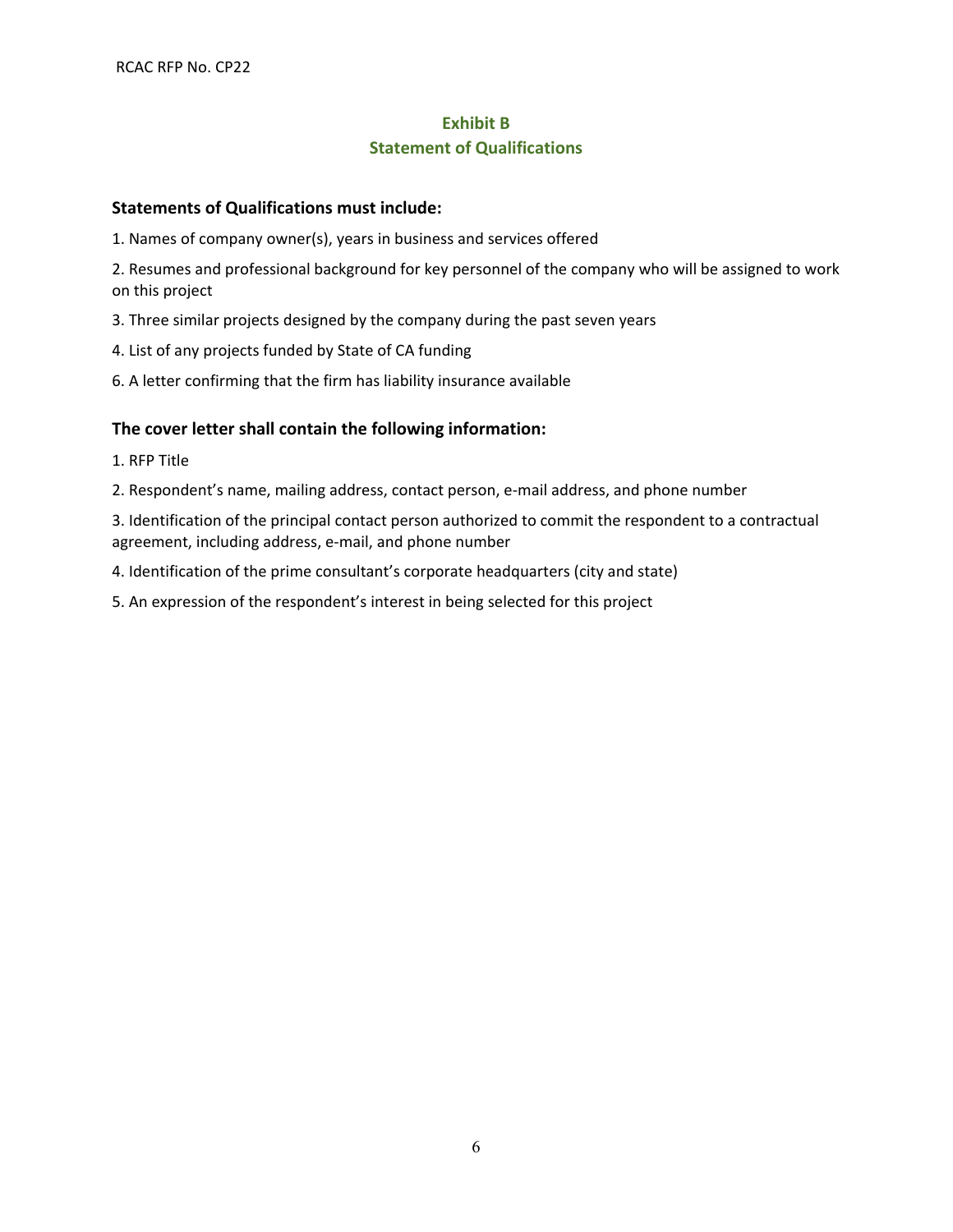# **Exhibit C Vendor Self-Certification Form**

| SELF-CERTIFICATION TYPE REQUESTED (Check Applicable Type)                                                                                                                                                                                                                                                                                                                                                                         |                                               |                                             |                                                                                                                                                                                                                                |  |  |
|-----------------------------------------------------------------------------------------------------------------------------------------------------------------------------------------------------------------------------------------------------------------------------------------------------------------------------------------------------------------------------------------------------------------------------------|-----------------------------------------------|---------------------------------------------|--------------------------------------------------------------------------------------------------------------------------------------------------------------------------------------------------------------------------------|--|--|
|                                                                                                                                                                                                                                                                                                                                                                                                                                   |                                               |                                             |                                                                                                                                                                                                                                |  |  |
| $DBA: \begin{tabular}{ c c c c } \hline \multicolumn{3}{ c }{\textbf{DBA}}: & \multicolumn{3}{ c }{\textbf{CDB}}: & \multicolumn{3}{ c }{\textbf{DBA}}: & \multicolumn{3}{ c }{\textbf{CDB}}: & \multicolumn{3}{ c }{\textbf{CDB}}: & \multicolumn{3}{ c }{\textbf{CDB}}: & \multicolumn{3}{ c }{\textbf{CDB}}: & \multicolumn{3}{ c }{\textbf{CDB}}: & \multicolumn{3}{ c }{\textbf{CDB}}: & \multicolumn{3}{ c }{\textbf{CDB}}$ |                                               |                                             |                                                                                                                                                                                                                                |  |  |
| Mailing Address: Fax: ( )                                                                                                                                                                                                                                                                                                                                                                                                         |                                               |                                             |                                                                                                                                                                                                                                |  |  |
|                                                                                                                                                                                                                                                                                                                                                                                                                                   |                                               |                                             |                                                                                                                                                                                                                                |  |  |
|                                                                                                                                                                                                                                                                                                                                                                                                                                   |                                               |                                             |                                                                                                                                                                                                                                |  |  |
|                                                                                                                                                                                                                                                                                                                                                                                                                                   |                                               |                                             |                                                                                                                                                                                                                                |  |  |
|                                                                                                                                                                                                                                                                                                                                                                                                                                   |                                               |                                             | Business/Contractor License (if applicable): Note that the set of the set of the set of the set of the set of the set of the set of the set of the set of the set of the set of the set of the set of the set of the set of th |  |  |
| I hereby certify that the above information is true and correct to the best of knowledge. I further certify that I am<br>not related to (or am not an immediate family member by marriage) or employed, by RCAC, their employees, or<br>the RCAC Board of Directors.                                                                                                                                                              |                                               |                                             |                                                                                                                                                                                                                                |  |  |
|                                                                                                                                                                                                                                                                                                                                                                                                                                   |                                               |                                             |                                                                                                                                                                                                                                |  |  |
|                                                                                                                                                                                                                                                                                                                                                                                                                                   | ] Small Disadvantaged Business (SDB) Concerns |                                             |                                                                                                                                                                                                                                |  |  |
|                                                                                                                                                                                                                                                                                                                                                                                                                                   | Women Owned Small Business (WOSB) Concerns    |                                             |                                                                                                                                                                                                                                |  |  |
|                                                                                                                                                                                                                                                                                                                                                                                                                                   | HUBZone Small Business (HUBZone)              |                                             |                                                                                                                                                                                                                                |  |  |
| ]] Veteran-Owned Small Business (VOSB) Concerns                                                                                                                                                                                                                                                                                                                                                                                   |                                               |                                             |                                                                                                                                                                                                                                |  |  |
| Service-Disabled Veteran-Owned Small Business (SDVOSB) Concerns                                                                                                                                                                                                                                                                                                                                                                   |                                               |                                             |                                                                                                                                                                                                                                |  |  |
| $\exists$ Certified: Yes $\Box$                                                                                                                                                                                                                                                                                                                                                                                                   |                                               |                                             |                                                                                                                                                                                                                                |  |  |
| ∃ None of the Above                                                                                                                                                                                                                                                                                                                                                                                                               |                                               |                                             |                                                                                                                                                                                                                                |  |  |
| minority or women owned enterprise.                                                                                                                                                                                                                                                                                                                                                                                               |                                               |                                             | Please check applicable criteria which best describes and qualifies your business as a small, disadvantaged,                                                                                                                   |  |  |
| At least 51% Ownership<br>Under \$1 Million AGR<br>Receipts)                                                                                                                                                                                                                                                                                                                                                                      |                                               | Less than 50 Employees<br>\$2-3 Million AGR | More than 51 Employees<br>Over \$3 Million AGR (Annual Gross                                                                                                                                                                   |  |  |

Page  $1$  of  $2$